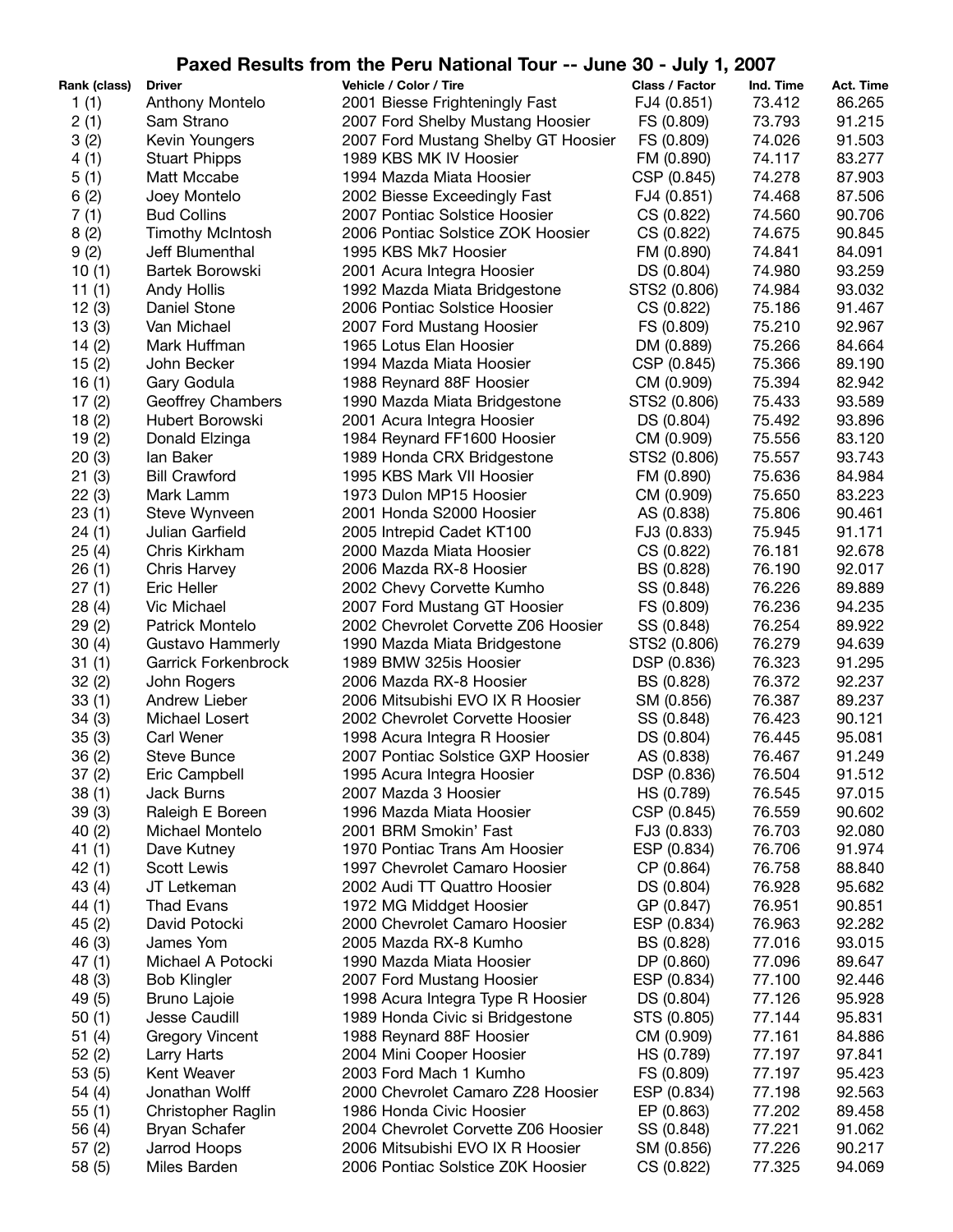| 59 (3)    | <b>Manfred Woodall</b>  | 2007 Pontiac Solstice GXP Hoosier     | AS (0.838)   | 77.357 | 92.311 |
|-----------|-------------------------|---------------------------------------|--------------|--------|--------|
| 60(6)     | John Tak                | 2003 Mazda MazdaSpeed P Hoosier       | DS (0.804)   | 77.414 | 96.286 |
| 61(1)     | Justin Rothermel        | 2004 Subaru Impreza WRX Hoosier       | BSP (0.853)  | 77.424 | 90.767 |
| 62(4)     | Scott F Hearne          | 1984 Honda CRX Kumho                  | CSP (0.845)  | 77.454 | 91.661 |
| 63(3)     | James Harn              | 2005 MINI Cooper Hoosier              | HS (0.789)   | 77.461 | 98.176 |
| 64(2)     | Nick Jackson            | 1989 Honda Civic Si Bridgestone       | STS (0.805)  | 77.495 | 96.267 |
| 65(1)     | Patrick Washburn        | 2006 Mitsubishi Lancer Yokohama       | STU (0.821)  | 77.533 | 94.437 |
| 66 (4)    | <b>William Rietow</b>   | 2007 Pontiac Solstice GXP Hoosier     | AS (0.838)   | 77.538 | 92.528 |
| 67(5)     | Peter Calhoun           | 1986 Swift DB-1 Hoosier               | CM (0.909)   | 77.654 | 85.428 |
| 68 (7)    | Mike Mitchell           | 2004 BMW 330 Hoosier                  | DS (0.804)   | 77.658 | 96.589 |
| 69(5)     | Dan Wurzer              | 2002 Corvette Z06 Kumho               | SS (0.848)   | 77.666 | 91.587 |
| 70(1)     | <b>Richard Beecher</b>  | 1997 Porsche RSR993 Hoosier           | XP (0.874)   | 77.703 | 88.905 |
| 71 (5)    | Nick Flynn              | 2007 Pontiac Solstice GXP Hoosier     | AS (0.838)   | 77.708 | 92.730 |
| 72 (6)    | John Carriere           | 1984 Reynard FF 1600 Hoosier          | CM (0.909)   | 77.725 | 85.506 |
| 73 (6)    | Jerry Strope            | 2004 Corvette Z06 Hoosier             | SS (0.848)   | 77.745 | 91.680 |
| 74 (2)    | Frank Miller            | 2005 Mitisubishi Evo VIII R Hoosier   | BSP (0.853)  | 77.770 | 91.172 |
| 75(1)     | Lynn Collins            | 2007 Pontiac Solstice Hoosier         | CSL (0.822)  | 77.866 | 94.728 |
| 76 (7)    | Kenton Cabiness         | 2002 Chevrolet Corvette Z06 Kumho     | SS (0.848)   | 77.915 | 91.881 |
|           | Craig Carr              | 1965 Lotus Elan Hoosier               | DM (0.889)   | 77.918 | 87.647 |
| 77 (3)    | Gregory Lloyd           |                                       |              | 77.933 | 90.831 |
| 78 (1)    |                         | 2003 Chevrolet Corvette Hoosier       | ASP (0.858)  |        |        |
| 79 (5)    | <b>Scott Giles</b>      | 1989 Honda CRX Bridgestone            | STS2 (0.806) | 77.976 | 96.745 |
| 80(1)     | Sam Platt               | 2004 Chevrolet Corvette Hoosier       | EM (0.879)   | 77.980 | 88.714 |
| 81(6)     | Aaron Leliaert          | 1993 Mazda Miata Bridgestone          | STS2 (0.806) | 77.994 | 96.767 |
| 82 (3)    | Aaron Miller            | 2005 Mitsubishi Evo RS Hoosier        | BSP (0.853)  | 78.018 | 91.463 |
| 83(7)     | Raymond Thomas          | 1983 Reynard Formula Ford Hoosier     | CM (0.909)   | 78.027 | 85.838 |
| 84 (3)    | <b>Kevin Lewis</b>      | 2001 BMW 330ci Kumho                  | DSP (0.836)  | 78.061 | 93.375 |
| 85(7)     | <b>Brian Tabor</b>      | 1990 Mazda MX5 Bridgestone            | STS2 (0.806) | 78.076 | 96.868 |
| 86 (4)    | Jim Zeisler             | 2007 Mazda 3 Hoosier                  | HS (0.789)   | 78.133 | 99.028 |
| 87(2)     | Mike Zickuhr            | 1969 Chevrolet Camaro Goodyear        | CP (0.864)   | 78.148 | 90.449 |
| 88(2)     | David Heinrich          | 2003 Mitsubishi Evo VIII Bridgestone  | STU (0.821)  | 78.179 | 95.224 |
| 89(8)     | Brian McNamara          | 2003 Mazda Mazdaspeed P Hoosier       | DS (0.804)   | 78.183 | 97.243 |
| 90(4)     | Andrew Crawford         | 1995 KBS Mark VII Hoosier             | FM (0.890)   | 78.255 | 87.927 |
| 91(3)     | Jason Kolk              | 2003 Mitsubishi Evolution Bridgestone | STU (0.821)  | 78.276 | 95.342 |
| 92(3)     | <b>Chris Carlisle</b>   | 1989 Honda Civic Si Bridgestone       | STS (0.805)  | 78.323 | 97.296 |
| 93 (6)    | Adam Michael            | 2007 Ford Mustang Hoosier             | FS (0.809)   | 78.403 | 96.913 |
| 94(1)     | <b>Crissy Weaver</b>    | 2003 Ford Mach 1 Kumho                | FSL (0.809)  | 78.424 | 96.940 |
| 95(4)     | <b>Brian Davis</b>      | 1989 Honda Civic Si Bridgestone       | STS (0.805)  | 78.426 | 97.423 |
| 96(1)     | George Schmitt          | 1996 Mazda Miata Kumho                | ES (0.812)   | 78.566 | 96.756 |
| 97 (9)    | Kenny Sorensen          | 2000 Acura Type R Hoosier             | DS (0.804)   | 78.599 | 97.760 |
| 98 (7)    | Wayne Furr              | 1999 Pontiac Formula Hoosier          | FS (0.809)   | 78.708 | 97.291 |
| 99(1)     | <b>Robert Wilfong</b>   | 2007 Mini Cooper S Hoosier            | GS (0.803)   | 78.720 | 98.032 |
| 100(3)    | <b>Richard Safier</b>   | 1989 BMW 325is Turbo Kumho            | SM (0.856)   | 78.748 | 91.995 |
| 101(1)    | Carol Kolk              | 2007 Pontiac Solstice GXP Hoosier     | ASL (0.838)  | 78.787 | 94.018 |
| 102 (10)  | Alan Pozner             | 2000 Acura Type R Hoosier             | DS (0.804)   | 78.915 | 98.153 |
| 103(11)   | Frank Levinson          | 2005 Dodge Neon SRT-4 A Kumho         | DS (0.804)   | 78.968 | 98.219 |
| 104(8)    | Tina DePietro           | 2002 Chevy Corvette Kumho             | SS (0.848)   | 79.023 | 93.187 |
| 105(4)    | <b>Mike Perakis</b>     | 1968 Chevrolet Corvette Hoosier       | BSP (0.853)  | 79.036 | 92.656 |
| 106(4)    | Mark Baruth             | 2004 Mazda RX-8 Hoosier               | BS (0.828)   | 79.079 | 95.506 |
| 107(6)    | Darren Daubenspeck      | 2007 Pontiac Solstice Kumho           | CS (0.822)   | 79.139 | 96.276 |
| 108(1)    | <b>Bradford Withorn</b> | 2005 Subaru Impreza WRX Yokohama      | STX (0.808)  | 79.152 | 97.961 |
| 109(4)    | Andy Hohl               | 2004 Subaru STi Kumho                 | SM (0.856)   | 79.189 | 92.510 |
| 110(2)    | Robert Chrismas         | 1987 Honda CRX Hoosier                | EP (0.863)   | 79.205 | 91.779 |
| 111(8)    | Carl Fuhrmann           | 1993 Mazda Miata Bridgestone R        | STS2 (0.806) | 79.231 | 98.302 |
| 112(5)    | <b>Christian Moist</b>  | 1992 Honda Civic HB Kumho             | SM (0.856)   | 79.286 | 92.624 |
| 113(2)    | Greg McCance            | 2002 Subaru WRX Yokohama              | STX (0.808)  | 79.342 | 98.195 |
| 114(2)    | Cooper Lacy             | 1994 Mazda Miata Hoosier              | ES (0.812)   | 79.382 | 97.761 |
| 115(2)    | <b>Brian Reeves</b>     | 1990 Mazda Miata Hoosier              | DP (0.860)   | 79.405 | 92.331 |
| 116(3)    | Matt Stecky             | 2004 Subaru WRX Yokohama              | STX (0.808)  | 79.453 | 98.333 |
| 117 $(4)$ | George Schweikle        | 1976 Alfa Romeo Spider Hoosier        | DSP (0.836)  | 79.456 | 95.043 |
| 118(5)    | William Cook            | 2005 Subaru STI Kumho                 | BSP (0.853)  | 79.493 | 93.192 |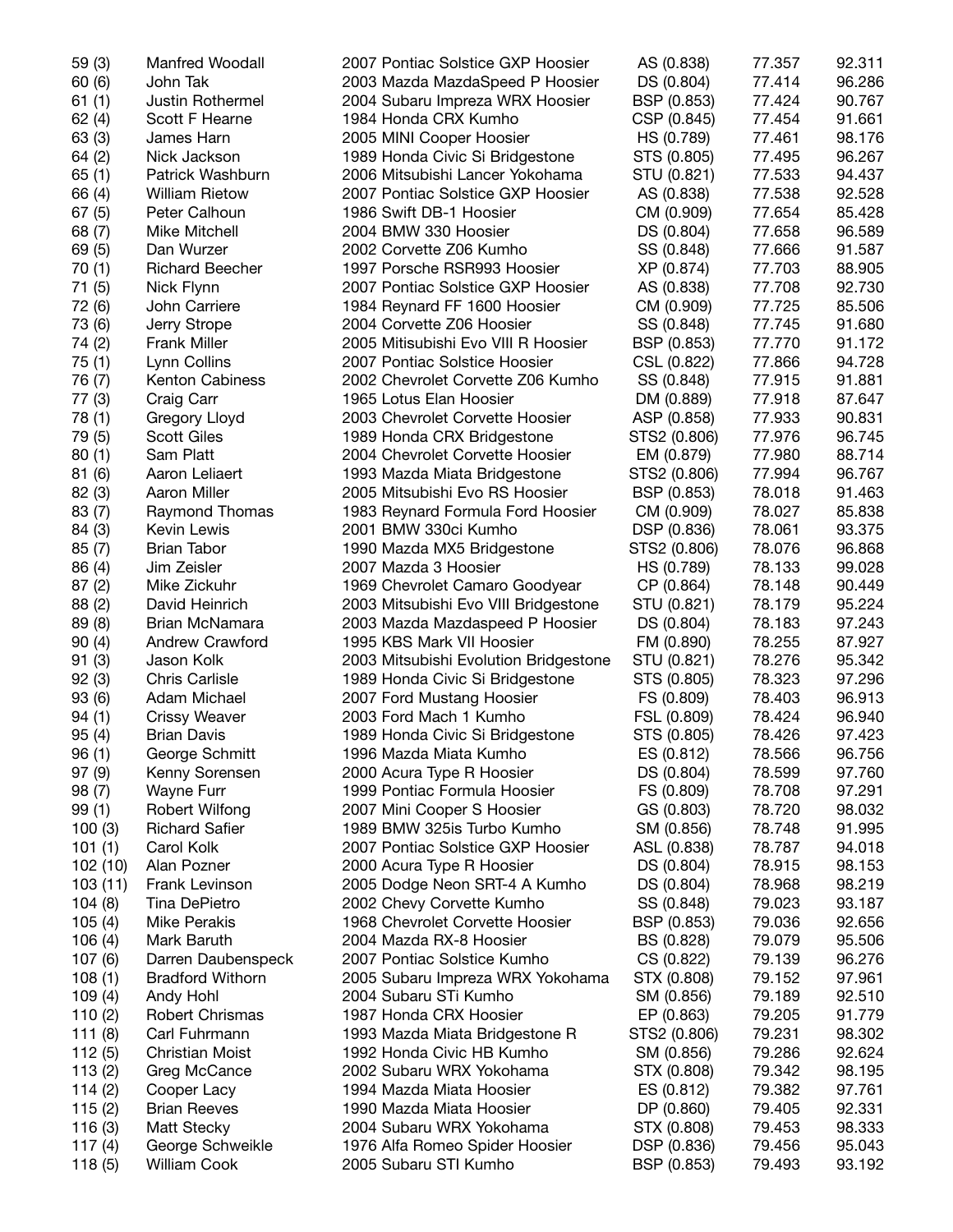| 119(1)   | Cindy Duncan               | 1998 Honda CRX Bridgestone          | STS2L (0.806) | 79.543 | 98.689  |
|----------|----------------------------|-------------------------------------|---------------|--------|---------|
| 120(6)   | <b>Martin Valent</b>       | 1990 Toyota Celica Alltrac Hoosier  | SM (0.856)    | 79.593 | 92.982  |
| 121(1)   | Velma L Boreen             | 1996 Mazda Miata Hoosier            | CSPL (0.845)  | 79.648 | 94.258  |
| 122(1)   |                            |                                     |               |        | 92.502  |
|          | Paul Magee                 | 1999 Mazda Miata Kumho              | SM2 (0.862)   | 79.737 |         |
| 123(2)   | <b>Renee Hines</b>         | 1989 Honda CRX Si Bridgestone       | STS2L (0.806) | 79.760 | 98.958  |
| 124(4)   | <b>Christopher Deutsch</b> | 2006 Mitsubishi Lancer              | STU (0.821)   | 79.791 | 97.188  |
| 125(7)   | Matthew Huntman            | 2004 Subaru WRX STi Kumho           | SM (0.856)    | 79.869 | 93.305  |
| 126(3)   | Kenneth Moist              | 1994 Mazda Miata Kumho              | ES (0.812)    | 80.020 | 98.547  |
| 127(1)   | <b>Clemens Burger</b>      | 1976 LeGrand Mk18 Hoosier           | AM (1.000)    | 80.056 | 80.056  |
| 128(2)   | Kevin McIlvain             | 1973 Triumph TR6 Hoosier            | EM (0.879)    | 80.067 | 91.089  |
| 129(2)   | Steven Burkett             | 1994 Mazda RX-7 Hoosier             | ASP (0.858)   | 80.074 | 93.326  |
| 130(6)   | Jack Baruth                | 2004 Porsche Boxster S Hoosier      | AS (0.838)    | 80.168 | 95.666  |
| 131(5)   | <b>Philip Cheshire</b>     | 2002 Subaru Impreza Hoosier         | ESP (0.834)   | 80.187 | 96.148  |
| 132(8)   | Aaron Ritch                | Subaru WRX Kumho                    | SM (0.856)    | 80.206 | 93.699  |
| 133(5)   | Paul Crisostomo            | 2005 Mazda RX8 Kumho                | BS (0.828)    | 80.330 | 97.017  |
| 134(7)   | John Wiseman               | 2002 Honda S2000 Hoosier            | AS (0.838)    | 80.513 | 96.078  |
| 135(5)   | <b>Andrew Schmidt</b>      | 2001 BMW 330ci Kumho                | DSP (0.836)   | 80.596 | 96.407  |
| 136(4)   | Tim Moyer                  | 2005 Subaru WRX Yokohama            | STX (0.808)   | 80.705 | 99.883  |
| 137(3)   | Steve Tamandli             | 1988 Pontiac Fiero Hoosier          | EM (0.879)    | 80.713 | 91.824  |
| 138 (9)  | Jason Vehige               | 1990 Toyota Celica Alltrac Hoosier  | SM (0.856)    | 80.808 | 94.402  |
| 139(1)   | Anne Vincent               | 1988 Reynard 88F Hoosier            | CML (0.909)   | 80.893 | 88.991  |
| 140(2)   | Laurence Lemaire           | 2006 Pontiac Solstice Hoosier       | CSL (0.822)   | 80.899 | 98.417  |
| 141(5)   | <b>Larry Metz</b>          | 1989 Honda Civic Bridgestone        | STS (0.805)   | 80.931 | 100.535 |
| 142 (10) | Tashko Sarakinov           | 1991 Eagle Talon TSi AW Hankook     | SM (0.856)    | 80.943 | 94.559  |
| 143(4)   | Lee Miller                 | 2002 Lowcost 7 Hoosier              | EM (0.879)    | 80.995 | 92.145  |
| 144(8)   | Myke Dziengel              | 1999 Ford SVT Cobra Avon            | FS (0.809)    | 81.112 | 100.262 |
| 145(2)   | <b>Fred Heller</b>         | 2002 Chevy Corvette Z06 Kumho       | SM2 (0.862)   | 81.300 | 94.315  |
| 146 (11) | Ben Ellinger               | 1989 bmw 325i Kumho                 | SM (0.856)    | 81.311 | 94.989  |
| 147(4)   | <b>Tina Reeves</b>         | 1990 Mazda Miata Hoosier            | DM (0.889)    | 81.376 | 91.537  |
| 148(1)   | <b>Bob Sonntag</b>         | 1979 LeGrand MK25 Hoosier           | BM (0.944)    | 81.481 | 86.315  |
| 149 (9)  | Joseph Galownia            | 2002 Chevrolet Corvette Z06 Hoosier | SS (0.848)    | 81.487 | 96.093  |
| 150(5)   | Stephen Brinkerhoff        | 2003 Loctus 7 Hoosier               | DM (0.889)    | 81.581 | 91.767  |
| 151(5)   | Dean Van De Carr           | 1973 Triumph TR6 Hoosier            | EM (0.879)    | 81.654 | 92.894  |
| 152(3)   | Warren Leveque             | 1966 Chevrolet Corvair Hoosier      | CP (0.864)    | 81.697 | 94.557  |
| 153(3)   | Melissa Crawford           | 1999 Gold Kart                      | FJ4 (0.851)   | 81.757 | 96.072  |
| 154(2)   | Angie Dallas               | 1988 Reynard 88F Hoosier            | CML (0.909)   | 81.884 | 90.081  |
| 155 (6)  | <b>Andrew Cordeiro</b>     | 1975 Volkswagen Scirocco Hoosier    | EM (0.879)    | 81.893 | 93.166  |
|          | Jack Banker                | 1996 Mazda Miata Hoosier            |               |        | 96.965  |
| 156 (5)  |                            |                                     | CSP (0.845)   | 81.935 |         |
| 157 (12) | <b>Brian Huber</b>         | 2006 Chevy Cobalt SS/SC Hoosier     | DS (0.804)    | 81.965 | 101.946 |
| 158(1)   | Dee Schweikle              | 1976 Alfa Romeo Spider Hoosier      | DSPL (0.836)  | 82.174 | 98.294  |
| 159(7)   | James Felz                 | 2006 Pontiac Solstice Kumho         | CS (0.822)    | 82.229 | 100.035 |
| 160(6)   | <b>Rick Grunenwald</b>     | 1989 Honda Civic SI Falken          | STS (0.805)   | 82.241 | 102.163 |
| 161(8)   | <b>William Nealis</b>      | 2004 Honda S2000 Hoosier            | AS (0.838)    | 82.399 | 98.328  |
| 162(3)   | Kristen Meador             | 2006 Pontiac Solstice Hoosier       | CSL (0.822)   | 82.412 | 100.258 |
| 163(6)   | <b>Charles Trebilcock</b>  | 2003 Ford Mustang Mach 1 Kumho      | ESP (0.834)   | 82.486 | 98.904  |
| 164(5)   | Joseph Blaha               | 2004 Nissan Sentra SE-R S Falken    | STX (0.808)   | 82.617 | 102.249 |
| 165(6)   | James Fox                  | 2002 Chevrolet Cavilier N/A         | DSP (0.836)   | 82.670 | 98.888  |
| 166(2)   | Barbara Beecher            | 1997 Porsche RSR993 Hoosier         | XP (0.874)    | 82.684 | 94.604  |
| 167(3)   | <b>Phil Schmidt</b>        | 2000 Toyota MR-2 Kumho              | SM2 (0.862)   | 82.884 | 96.153  |
| 168(8)   | <b>Charles Buysse</b>      | 1985 Mondiale S85 Hoosier           | CM (0.909)    | 82.916 | 91.217  |
| 169(1)   | Debbie Zeisler             | 2007 Mazda 3 Hoosier                | HSL (0.789)   | 82.980 | 105.171 |
| 170 (3)  | Jennifer Leliaert          | 1993 Mazda Miata Bridgestone        | STS2L (0.806) | 82.996 | 102.973 |
| 171(1)   | Kathleen Lewis             | 1997 Chevrolet Camaro Hoosier       | CPL (0.864)   | 83.218 | 96.317  |
| 172 (3)  | Philip C Wehman            | 2005 Lotus Elise N/A                | ASP (0.858)   | 83.914 | 97.802  |
| 173 (12) | Jason Sukey                | 2006 MINI Cooper S Toyo             | SM (0.856)    | 83.989 | 98.118  |
| 174 (8)  | Luke Zyla                  | 1999 Mazda Miata Kumho              | CS (0.822)    | 84.040 | 102.238 |
| 175 (7)  | Ronald Inabnit             | 1998 Dodge Neon N/A                 | DSP (0.836)   | 84.151 | 100.659 |
| 176(3)   | Charina Hansen             | 1987 Honda CRX Hoosier              | EP (0.863)    | 84.241 | 97.614  |
| 177(1)   | Laurie Montelo             | 2002 Chevrolet Corvette Z06 Hoosier | SSL (0.848)   | 84.551 | 99.706  |
| 178 (9)  | <b>Niles Patel</b>         | 2006 Subaru WRX STi Kumho           | AS (0.838)    | 84.716 | 101.093 |